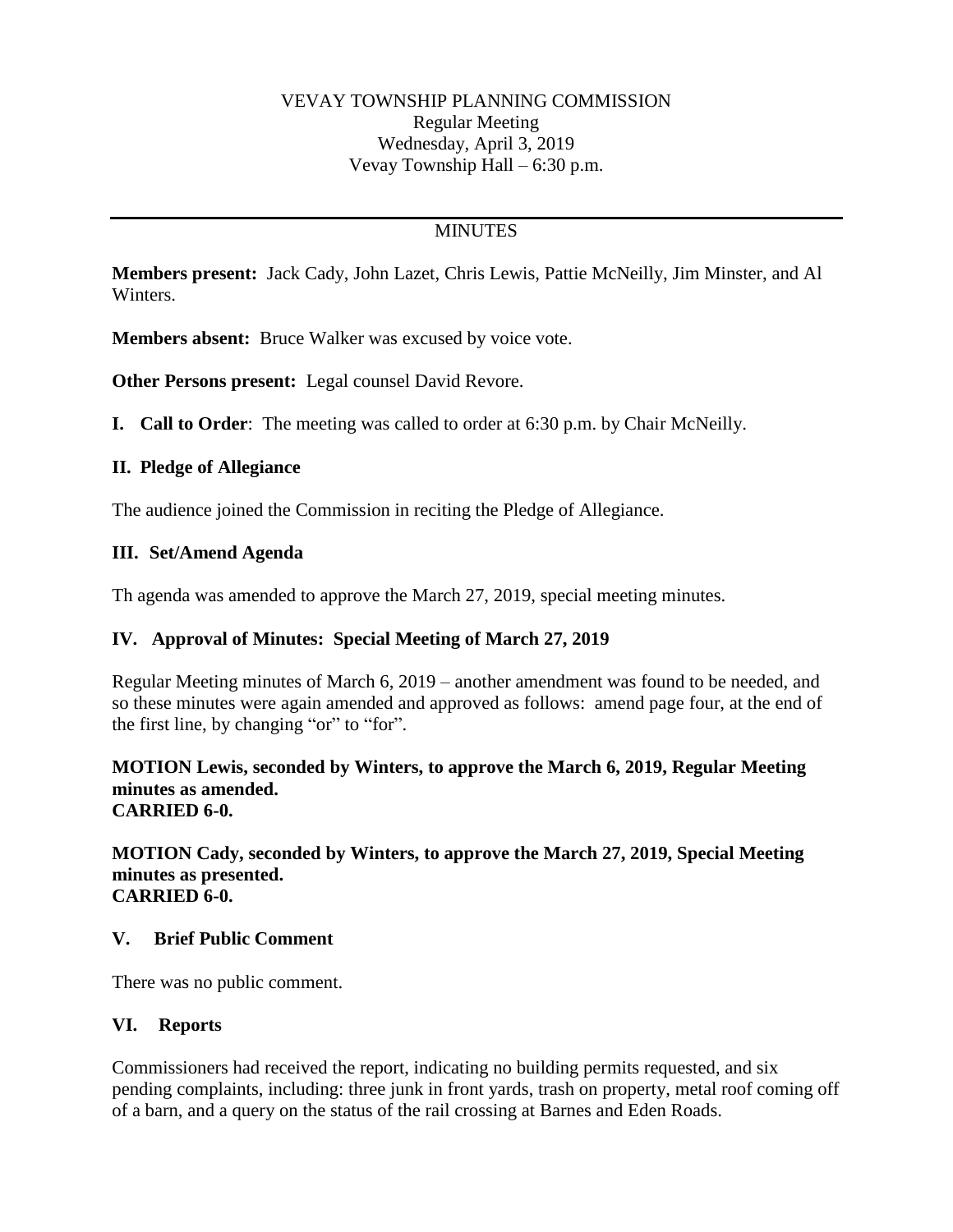Legal Counsel – noted that the Township had been in court on March 18 over the blight suit on cleaning up 3243 Kipp Road. The defendant did not show, and the Township was awarded partial attorney fees. The Township may take whatever actions deemed necessary to abate the nuisance. Supervisor Ramey is finishing contact with the property owner.

### **VII. Pending Business**

1. Site Plan Review Request from Byron Russell of Russell Holdings LLC for Solar Arrays @ 980 Eden Road and Russell Mason Rentals LLC @ 959 Eden Road, Mason

980 Eden Road –

The Commission reviewed the various Ordinance requirements as reflected in the submitted documents, and several questions were asked of Mr. Bob Randolph of Quality Solar, and property owner Byron Russell.

1. SSES Authorization, Review and Approval Procedures:

a. An SSES is an authorized accessory use in all districts. SSES mounted on the ground by way of posts or other support structure mounted on or in the ground shall be subject to Planning Commission approval, upon the receipt of a complete application and the Planning Commission finds that the application complies with the standards of this subsection  $(A)$ . – Conditions met as noted below.

b. An application for a SSES need not include a site plan prepared according to Chapter 14, but the application shall include a scaled property line survey showing north arrow; property dimensions, bearings, lot area, legal description, and parcel or lot number; the location and footprint of existing driveways, buildings and structures and distances of buildings and structures from lot lines; existing public and private right-of-ways and easements; existing location of septic drain field and potable water well and other existing and proposed utility locations; and structures on adjacent properties within 100 feet of a shared lot line. The Zoning Administrator may require a property line survey prepared by a Michigan-licensed surveyor, and the delineation of existing structures on the property as part of such survey, in the case where a more detailed or official delineation of property lines and structures is necessary to ensure compliance with this Section. – Conditions met. The lot area of 7.288 acres was added to their application.

## 2. SSES General Provisions

a. Mechanical equipment, excluding solar panels, shall be screened from view from public streets and any property within a designated Agricultural or Residential District, by a masonry wall, evergreen vegetation or other screening measure of a similar effectiveness and structural integrity. – Conditions met. The substantive existing vegetation to the north, west, and south, and the existing building to the east were deemed sufficient screening to meet the Ordinance requirements.

b. Solar energy system equipment, excluding solar collection panels, are prohibited in a front yard and may be installed in a required side and rear yard setback but shall not be located within ten (10) feet of a lot line. – Conditions met as all of the arrays will be in the side and back yards.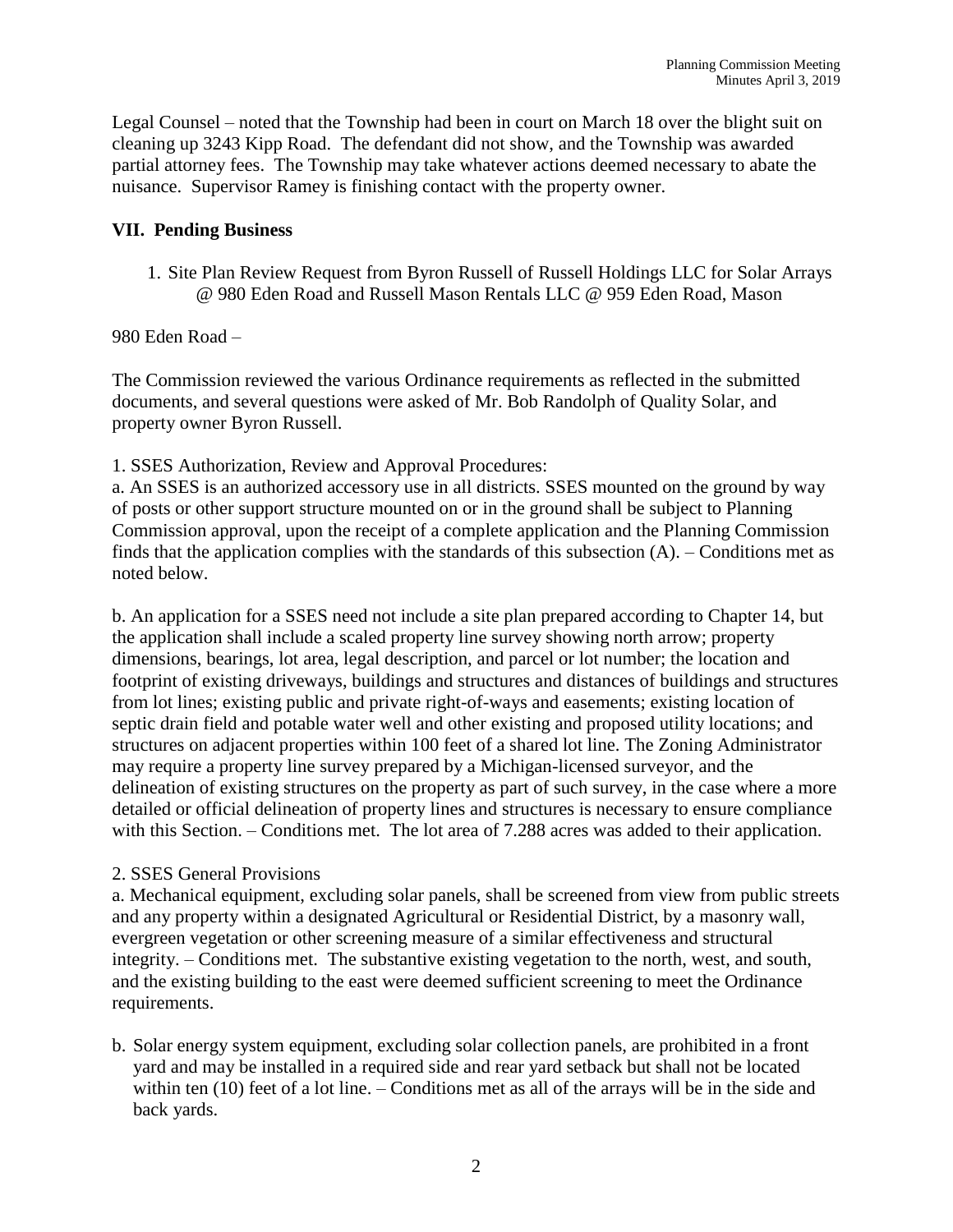c. Solar collection panels shall be placed such that concentrated solar radiation or solar glare shall not be directed onto nearby properties and public roads. The applicant shall submit documentation to verify compliance with this section. When deemed necessary, the Zoning Administrator may require a report from a registered civil engineer or other professional deemed qualified by the Zoning Administrator, attesting to the glare and radiation impact on nearby properties and public roads. – Conditions met, as noted in the application's appended analysis of solar glare.

d. Solar collection panels shall not cause the district's maximum lot coverage standards to be exceeded. Where solar collection panels are to result in an increase of 8,000 square feet or more of impervious surface, the application shall include a drainage plan prepared by a registered civil engineer showing how storm water runoff will be managed so as not to encourage erosion or additional drainage upon adjacent properties, and the flooding of drainage courses serving the property including roadside ditches. – Conditions met. The Commission noted that the panels do not create an impervious service as all of the drainage falls onto unpaved ground; the only impervious service would be the footings themselves, which are measured in single digit square feet of coverage.

a. If detergents are to be used to clean solar panels, details on the type of detergent, frequency and quantity of use, and storm water quality protection measures shall be provided. Any necessary permits from outside agencies for off-site discharge shall be provided. – N/A.

#### 4. Ground-Mounted Systems

a. Ground mounted solar collection panels shall comply with the standards for accessory structures for the district in which the panels are to be located except that in no case shall the panels exceed fifteen (15) feet in height in a designated Agricultural or Residential District. – The height restriction is not applicable as the parcel is zoned Industrial. All other conditions for accessory structures are met.

b. In the case of a ground mounted solar panel(s) located on a lot that is adjacent to a lot in a designated Agricultural or Residential District, a minimum twenty (20) foot wide greenbelt shall be established between the panel(s) and all lot lines. On any side of the panels, the greenbelt shall be of a length equal to the length of the panel(s) plus an additional twenty (20) feet at each end of the panels so as to screen the panel(s) when viewed from an angle. The greenbelt shall be planted with one (1) evergreen tree per twenty (20) linear feet of greenbelt and such trees shall be spaced no less than fifteen (15) feet and no greater than twenty-five (25) feet apart. In addition, three (3) shrubs shall be located between the spaced evergreen trees. Shrubs shall be a minimum height of three (3) feet at the time of their planting. Trees shall be a minimum height equal to seventy-five percent (75%) of the height of the panel(s). Required greenbelts need not be in the immediate area of the panels that the plantings are intended to screen if the planting locations provide for the intended screening effect. No tree shall be located within five (5) feet of a lot line. All plants material shall be maintained in a healthy condition to provide the necessary screening.

1. A greenbelt shall not be required along any side of ground-mounted panels where such side is a minimum distance of 150' from the lot line to which it generally faces. In addition, the Planning Commission may permit a maximum fifty percent (50%) reduction in the number and size of shrub and tree plantings where the adjacent property is vacant and not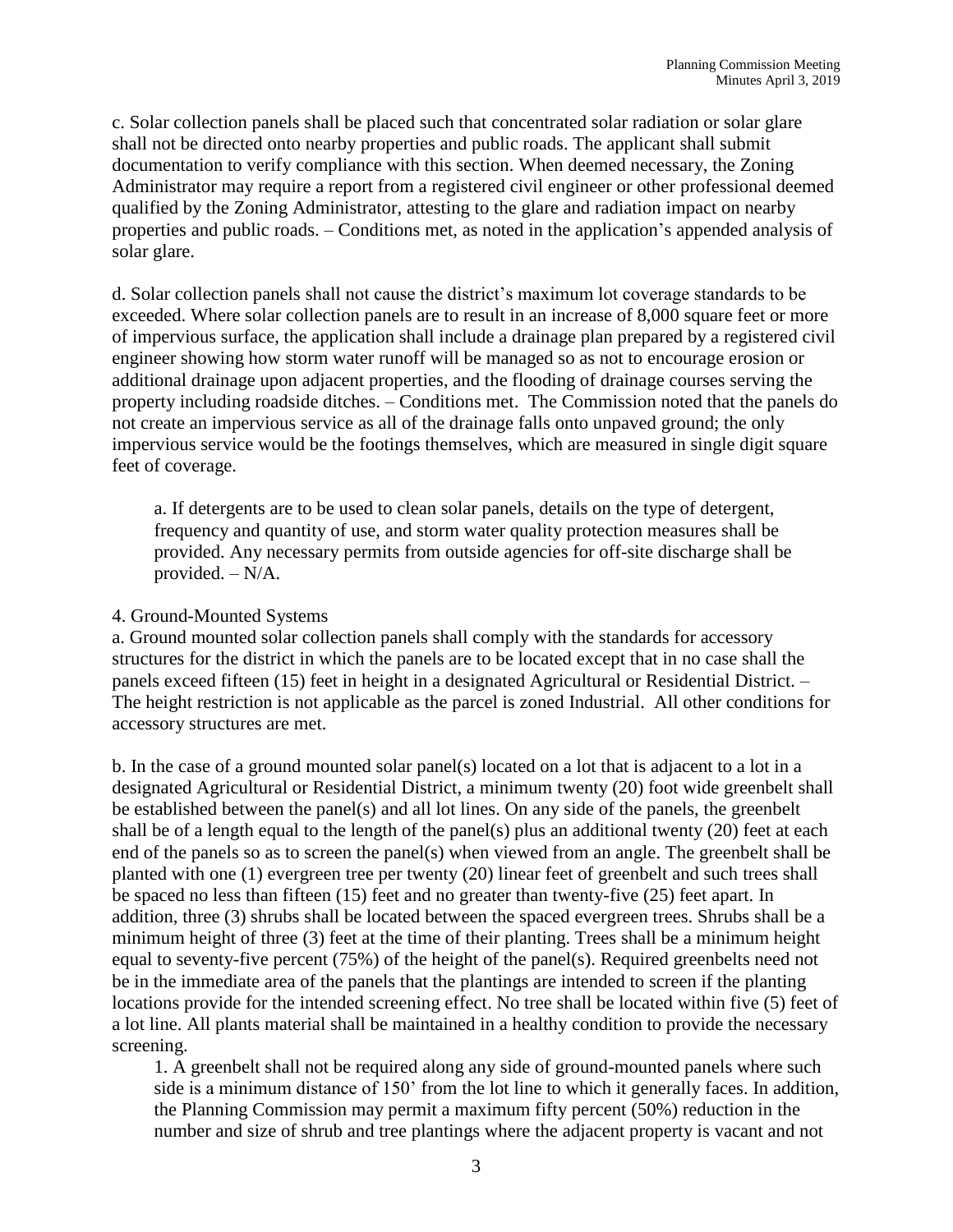likely to be developed within the next five (5) years based on nearby development trends during the preceding five (5) years, where natural features are present that serve to assist in the screening of the panel(s) such as existing topographic or vegetative conditions, where existing structures will assist in the screening of the panel(s), and/or where other conditions may be present that make typical screening requirements ineffective or otherwise unnecessary. – Conditions met. Given the existing substantive vegetative screening planted for previous developments, screening was deemed to be sufficient and not need any further plantings.

**MOTION Lewis, seconded Minster, that: the application is complete; all appropriate documents listed in Section 3.27 have been submitted in appropriate form; screening is sufficient; arrays will be not be located in the front yard, but the back and side yards; there would be no glare directed onto the road or other properties; lot coverage limits are not exceeded; the proposed footings are in compliance with Zoning Ordinance requirements; the proposed height would be under the 45 foot allowable maximum for the Industrial District; and that the application is hereby approved as submitted with the addition of the lot area added tonight. CARRIED 6-0.**

959 Eden Road –

The Commission reviewed the various Ordinance requirements as reflected in the submitted documents, and several questions were asked of Mr. Bob Randolph of Quality Solar, and property owner Byron Russell.

#### 1. SSES Authorization, Review and Approval Procedures:

a. An SSES is an authorized accessory use in all districts. SSES mounted on the ground by way of posts or other support structure mounted on or in the ground shall be subject to Planning Commission approval, upon the receipt of a complete application and the Planning Commission finds that the application complies with the standards of this subsection (A). – Conditions met as noted below.

b. An application for a SSES need not include a site plan prepared according to Chapter 14, but the application shall include a scaled property line survey showing north arrow; property dimensions, bearings, lot area, legal description, and parcel or lot number; the location and footprint of existing driveways, buildings and structures and distances of buildings and structures from lot lines; existing public and private right-of-ways and easements; existing location of septic drain field and potable water well and other existing and proposed utility locations; and structures on adjacent properties within 100 feet of a shared lot line. The Zoning Administrator may require a property line survey prepared by a Michigan-licensed surveyor, and the delineation of existing structures on the property as part of such survey, in the case where a more detailed or official delineation of property lines and structures is necessary to ensure compliance with this Section. – Conditions partially met. The lot area of 3.75 acres was added to the Township copy of their application. It was discovered through questioning that there is an improper north lot line on the diagram for placement of the array, and the description of the array itself has changed since submission of the application to the Township. The applicant agreed to submit a new diagram removing the north lot line and replacing it with the correct lot line, and also changing the description of the array to match the expected installation.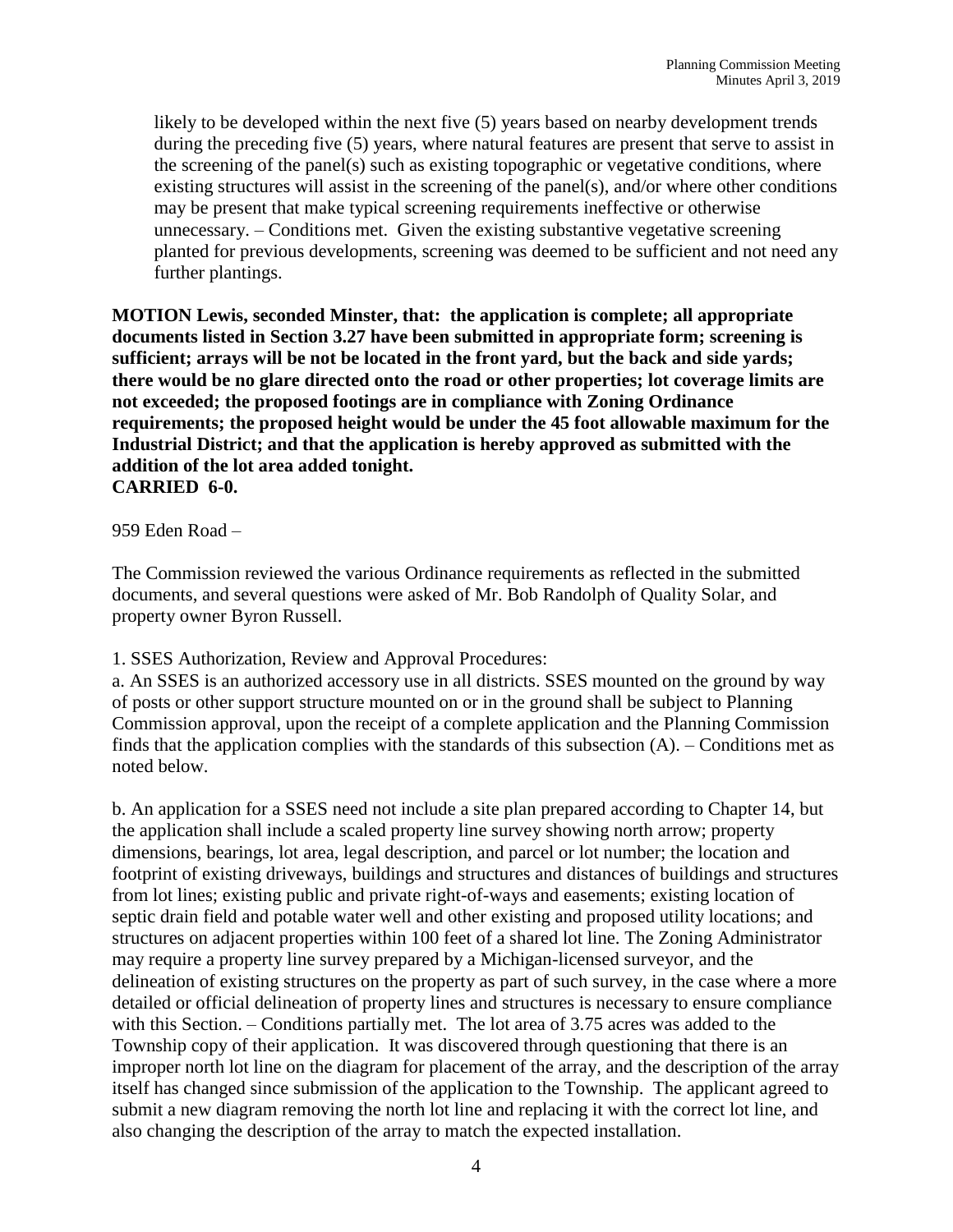### 2. SSES General Provisions

a. Mechanical equipment, excluding solar panels, shall be screened from view from public streets and any property within a designated Agricultural or Residential District, by a masonry wall, evergreen vegetation or other screening measure of a similar effectiveness and structural integrity. – As the array will be more than 150 feet from the west, south, and north boundaries, no screening is required on those sides – see below. As the array is within 150 feet of the east boundary, screening will need to be planted or installed.

b. Solar energy system equipment, excluding solar collection panels, are prohibited in a front yard and may be installed in a required side and rear yard setback but shall not be located within ten (10) feet of a lot line. – Conditions met as the array will be in the back yard.

c. Solar collection panels shall be placed such that concentrated solar radiation or solar glare shall not be directed onto nearby properties and public roads. The applicant shall submit documentation to verify compliance with this section. When deemed necessary, the Zoning Administrator may require a report from a registered civil engineer or other professional deemed qualified by the Zoning Administrator, attesting to the glare and radiation impact on nearby properties and public roads. – Conditions met, as noted in the application's appended analysis of solar glare.

d. Solar collection panels shall not cause the district's maximum lot coverage standards to be exceeded. Where solar collection panels are to result in an increase of 8,000 square feet or more of impervious surface, the application shall include a drainage plan prepared by a registered civil engineer showing how storm water runoff will be managed so as not to encourage erosion or additional drainage upon adjacent properties, and the flooding of drainage courses serving the property including roadside ditches. – Conditions met. The Commission noted that the panels do not create an impervious service as all of the drainage falls onto unpaved ground; the only impervious service would be the footing itself, which is measured in single digit square feet of coverage.

a. If detergents are to be used to clean solar panels, details on the type of detergent, frequency and quantity of use, and storm water quality protection measures shall be provided. Any necessary permits from outside agencies for off-site discharge shall be provided. – N/A.

## 4. Ground-Mounted Systems

a. Ground mounted solar collection panels shall comply with the standards for accessory structures for the district in which the panels are to be located except that in no case shall the panels exceed fifteen (15) feet in height in a designated Agricultural or Residential District. – The height restriction is not applicable as the parcel is zoned Industrial. All other conditions for accessory structures are met.

b. In the case of a ground mounted solar panel(s) located on a lot that is adjacent to a lot in a designated Agricultural or Residential District, a minimum twenty (20) foot wide greenbelt shall be established between the panel(s) and all lot lines. On any side of the panels, the greenbelt shall be of a length equal to the length of the panel(s) plus an additional twenty (20) feet at each end of the panels so as to screen the panel(s) when viewed from an angle. The greenbelt shall be planted with one (1) evergreen tree per twenty (20) linear feet of greenbelt and such trees shall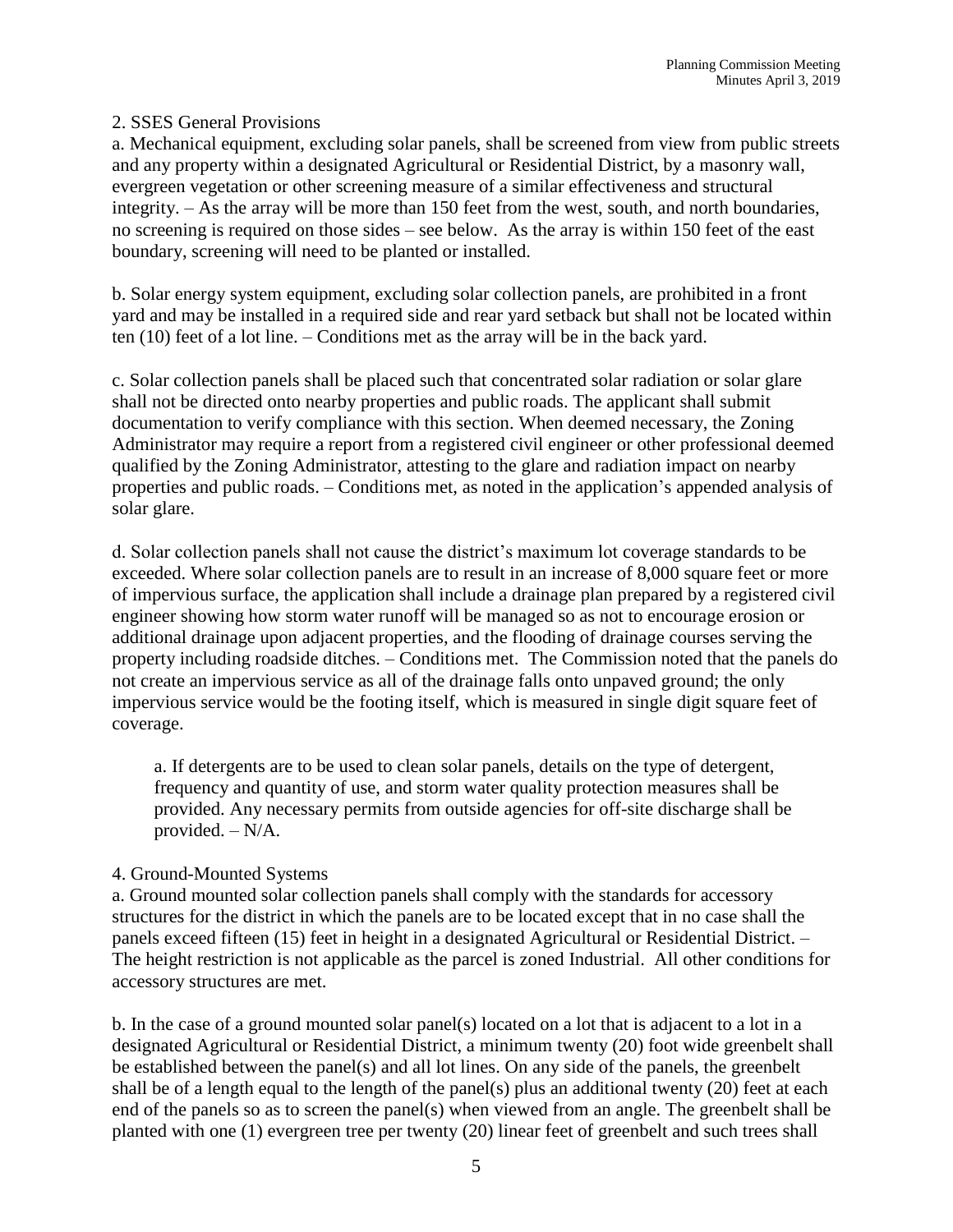be spaced no less than fifteen (15) feet and no greater than twenty-five (25) feet apart. In addition, three (3) shrubs shall be located between the spaced evergreen trees. Shrubs shall be a minimum height of three (3) feet at the time of their planting. Trees shall be a minimum height equal to seventy-five percent (75%) of the height of the panel(s). Required greenbelts need not be in the immediate area of the panels that the plantings are intended to screen if the planting locations provide for the intended screening effect. No tree shall be located within five (5) feet of a lot line. All plants material shall be maintained in a healthy condition to provide the necessary screening.

1. A greenbelt shall not be required along any side of ground-mounted panels where such side is a minimum distance of 150' from the lot line to which it generally faces. In addition, the Planning Commission may permit a maximum fifty percent (50%) reduction in the number and size of shrub and tree plantings where the adjacent property is vacant and not likely to be developed within the next five (5) years based on nearby development trends during the preceding five (5) years, where natural features are present that serve to assist in the screening of the panel(s) such as existing topographic or vegetative conditions, where existing structures will assist in the screening of the panel(s), and/or where other conditions may be present that make typical screening requirements ineffective or otherwise unnecessary. – As noted above, the only screening required is on the east side. As the Ordinance allows for screening to be shifted away from panels to accomplish screening, the Commission directed that screening be placed to shield the array from the adjoining residential use on Tomlinson Road, shifting plantings to the south of the array. The Commission also exercised its discretion to reduce plantings by up to 50% as the only residential use to the east is many hundreds of feet from the proposed array. Accordingly, the Commission determined that screening requirements are fully met when the applicant plants two trees and two shrubs in a manner that screens the array from the residential use to the east of the parcel and on Tomlinson Road.

**MOTION Winters, seconded Lewis, that the application is conditionally approved pending the receipt by the Township of a new survey page that shows the accurate north lot line and removes the north lot line on the submitted map, accurately describes the solar array, and indicates where the discussed greenbelt on the east property line will be located. With this submission, the application is deemed to be complete; all appropriate documents listed in Section 3.27 will have been submitted in appropriate form; that as there is no mechanical equipment other than the panels and the co-located equipment; that no additional screening is needed beyond the requirements for the east side; that it will be not be located in the front yard, but the back yard; that there would be no glare directed onto the road or other properties; that it would not exceed the lot coverage standards; and the proposed height would be under the 45 foot allowable maximum for the Industrial District. CARRIED 6-0.**

1. Gravel Mining Ordinance

Commissioners had previously received from legal counsel an amended draft Zoning Ordinance amendment, reflecting the changes discussed during the Special Meeting on March 27, 2019.

Dust control was discussed, and language from the state of Michigan administrative rules governing fugitive dust (R 336.1901) was considered; legal counsel will incorporate the